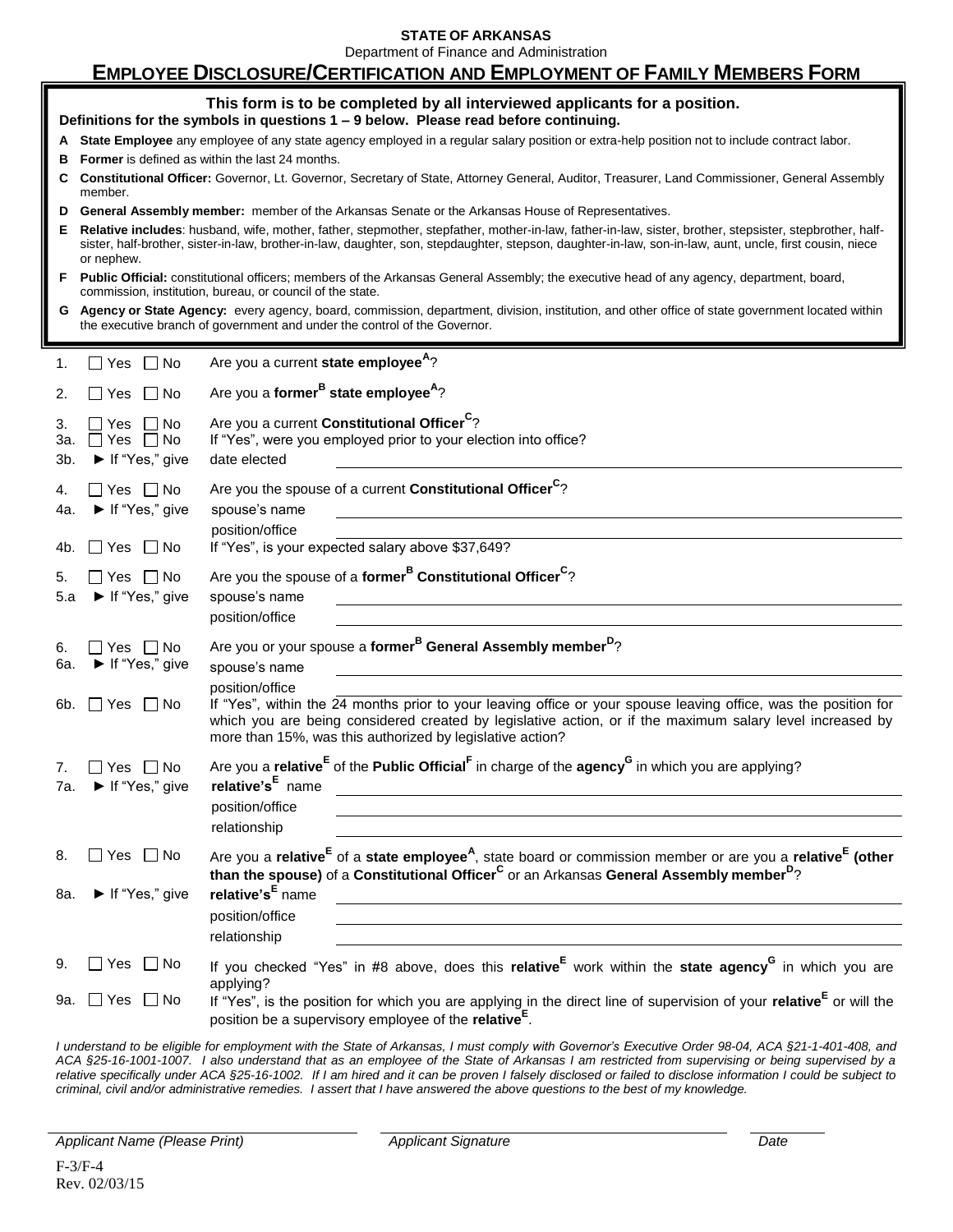### **STATE OF ARKANSAS** Department of Finance and Administration

# **EMPLOYEE DISCLOSURE/CERTIFICATION AND EMPLOYMENT OF FAMILY MEMBERS FORM**

## **INSTRUCTIONS FOR HIRING OFFICIAL:**

**Please check each table below with the disclosure statement and proceed accordingly for the position finalist(s) prior to a job offer.**

|                                                                                                                              | <b>No Approval Required</b>                                              | $\sqrt{ }$ if<br>applies | Hiring Official must check that the applicant completed all                                                                                                                                             |  |  |
|------------------------------------------------------------------------------------------------------------------------------|--------------------------------------------------------------------------|--------------------------|---------------------------------------------------------------------------------------------------------------------------------------------------------------------------------------------------------|--|--|
| <b>Answered "Yes"</b><br>or Answered "No"                                                                                    |                                                                          |                          | required information and answered all questions before signing<br>form.                                                                                                                                 |  |  |
| Question 1 and/or 2                                                                                                          | Questions 1-9a                                                           |                          |                                                                                                                                                                                                         |  |  |
| Please initial to confirm: ______<br>*Hiring Official must complete information below and<br>forward with hire packet to HR. |                                                                          |                          |                                                                                                                                                                                                         |  |  |
|                                                                                                                              | <b>Approval by HR Manager Only</b>                                       | $\sqrt{ }$ if<br>applies | Hiring Official must check that the applicant completed all                                                                                                                                             |  |  |
| <b>Answered "Yes"</b>                                                                                                        | Answered "No"                                                            |                          | required information and answered all questions before signing<br>form.                                                                                                                                 |  |  |
| Question 4                                                                                                                   | Question 1 and 4b                                                        |                          |                                                                                                                                                                                                         |  |  |
| Question 5                                                                                                                   | Question 1                                                               |                          | *Ensure the salary for 4b is correct.                                                                                                                                                                   |  |  |
| Question 6                                                                                                                   | Question 6b                                                              |                          | *Ensure the information for 6b is correct.                                                                                                                                                              |  |  |
| Question 8                                                                                                                   |                                                                          |                          |                                                                                                                                                                                                         |  |  |
| Question 9                                                                                                                   | Question 9a                                                              |                          | Please initial to confirm: ______                                                                                                                                                                       |  |  |
|                                                                                                                              | *Submit the form to your agency Human Resource                           |                          |                                                                                                                                                                                                         |  |  |
|                                                                                                                              | Manager for approval with the hire packet.                               |                          |                                                                                                                                                                                                         |  |  |
|                                                                                                                              | <b>Approval by appropriate Legislative</b><br><b>Branch and Governor</b> | $\sqrt{ }$ if<br>applies | Hiring Official must check that the applicant completed all                                                                                                                                             |  |  |
| <b>Answered "Yes"</b>                                                                                                        | Answered "No"                                                            |                          | required information and answered all questions before signing<br>form.                                                                                                                                 |  |  |
| Question 3 and 3a                                                                                                            |                                                                          |                          |                                                                                                                                                                                                         |  |  |
| Question 4 and 4b                                                                                                            | Question 1                                                               |                          | *Ensure the date elected for 3b is after employment date.                                                                                                                                               |  |  |
| Question 4 and 1                                                                                                             | Question 4b                                                              |                          | *Ensure the salary for 4b is correct.<br>*Ensure spouse is a former <sup>B</sup> Constitutional Officer <sup>C</sup> .                                                                                  |  |  |
| Question 5                                                                                                                   |                                                                          |                          |                                                                                                                                                                                                         |  |  |
|                                                                                                                              | *Submit the form to the Office of Personnel Management                   |                          | Please initial to confirm: ______                                                                                                                                                                       |  |  |
|                                                                                                                              | (OPM) for review and submission to the Governor, and if                  |                          |                                                                                                                                                                                                         |  |  |
|                                                                                                                              | approved, to the Personnel Subcommittee.                                 |                          |                                                                                                                                                                                                         |  |  |
|                                                                                                                              | <b>Cannot be Hired</b>                                                   | $\sqrt{ }$ if<br>applies | Hiring Official must check that the applicant completed all<br>required information and answered all questions before signing                                                                           |  |  |
| <b>Answered "Yes"</b>                                                                                                        | Answered "No"                                                            |                          | form.                                                                                                                                                                                                   |  |  |
| Question 3                                                                                                                   | Question 3a                                                              |                          | *Ensure 3a was answered before signing below.                                                                                                                                                           |  |  |
| Question 6 and 6b                                                                                                            |                                                                          |                          | *Ensure the information for 6b is correct.                                                                                                                                                              |  |  |
| Question 7                                                                                                                   |                                                                          |                          | *Ensure the information for 9a is correct.                                                                                                                                                              |  |  |
| Question 9 and 9a                                                                                                            |                                                                          |                          | Please initial to confirm: _____                                                                                                                                                                        |  |  |
| *The applicant cannot be hired if one or more of the items                                                                   |                                                                          |                          |                                                                                                                                                                                                         |  |  |
| above apply.                                                                                                                 |                                                                          |                          |                                                                                                                                                                                                         |  |  |
|                                                                                                                              |                                                                          |                          | This form must be completed by the Hiring Official (Supervisor) for the position finalist(s) prior to a job offer.                                                                                      |  |  |
|                                                                                                                              |                                                                          |                          |                                                                                                                                                                                                         |  |  |
| <b>Applicant Name</b>                                                                                                        |                                                                          |                          | <b>Hiring Official</b><br><b>Agency Number</b>                                                                                                                                                          |  |  |
|                                                                                                                              |                                                                          |                          |                                                                                                                                                                                                         |  |  |
| Position Applied for                                                                                                         |                                                                          |                          | Position #<br>Pay Grade<br>Salary<br>I certify that the applicant meets the education and experience qualifications required to perform the duties of the position for which they are being considered. |  |  |
|                                                                                                                              |                                                                          |                          |                                                                                                                                                                                                         |  |  |
|                                                                                                                              |                                                                          |                          |                                                                                                                                                                                                         |  |  |
|                                                                                                                              | Signature of Agency/Institution Hiring Official                          |                          | <b>Phone Number</b><br>Date                                                                                                                                                                             |  |  |
|                                                                                                                              |                                                                          |                          |                                                                                                                                                                                                         |  |  |
| $\Box$ Approved                                                                                                              |                                                                          |                          |                                                                                                                                                                                                         |  |  |
| Signature of Agency/Institution Human Resource Manager                                                                       |                                                                          |                          |                                                                                                                                                                                                         |  |  |
| $\Box$ Disapproved                                                                                                           |                                                                          |                          | Agency Number<br>Date                                                                                                                                                                                   |  |  |
|                                                                                                                              |                                                                          |                          |                                                                                                                                                                                                         |  |  |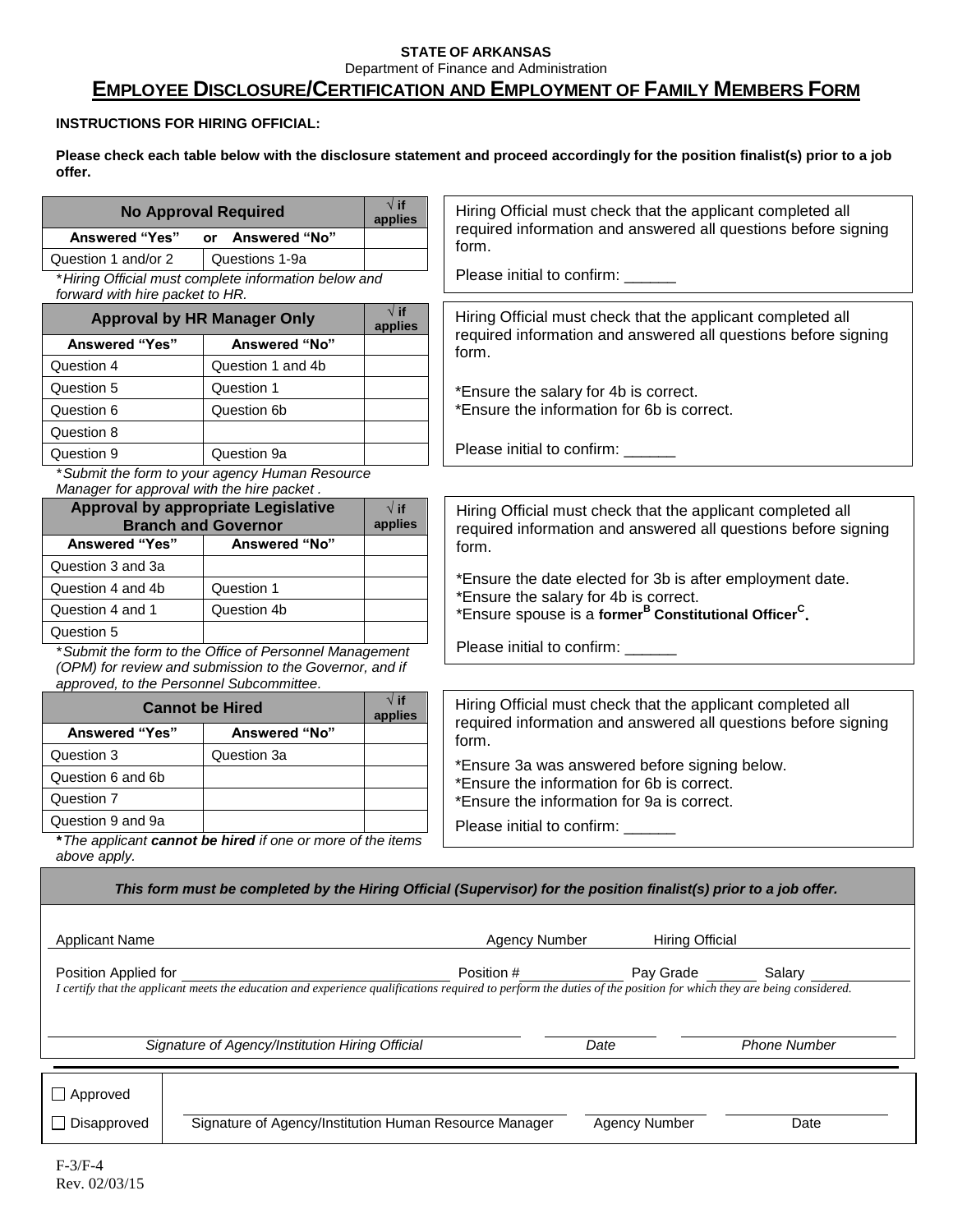### **STATE OF ARKANSAS**

Department of Finance and Administration

# **Employee Disclosure Requirements/Restrictions Notice**

## **Employee Disclosure Requirements Notice**

Employees must report any benefit obtained from a state contract by a business in which the employee has a financial interest. Ark. Code Ann. § 19-11-706. The employee must report this benefit to the Director of the Department of Finance and Administration.

A state employee has a "financial interest" in a business if he/she:

- has received within the past year, or is presently or in the future entitled to receive, more than one thousand dollars (\$1000) per year, as a result of ownership of any part of the business or any involvement in the business; or
- owns more than a five percent (5%) interest in the business; or
- holds a position in the business such as an officer, director, trustee, partner, employee, or the like, or holds any position of management.

Any employee who knows or should have known of such benefit and fails to report the benefit to the director is in breach of the ethical standards of Ark. Code Ann. § 19-11-706.

## **Employee Disclosure Restriction Notice**

State employees are restricted from employment under certain conditions, both during the time they are employed by the state and after they leave state employment. Ark. Code Ann. § 19-11-709. These restrictions include:

- employment of a current state employee involved in procurement by any party contracting with the state;
- former employees from representing anyone other than the state under certain conditions in matters which the employee participated personally and substantially or which were within the former employee's official responsibility;
- partners of a current or former state employee from representing anyone other than the state under certain conditions;
- selling to the state after termination of employment under certain conditions.

Any current or former state employee who violates any of these employment restrictions is in breach of the ethical standards of Ark. Code Ann. § 19-11-709.

## **Penalties for Non-Compliance with Ark. Code Ann. § 19-11-706 or § 19-11-709**

In addition to civil and administrative remedies, Ark. Code Ann. § 19-11-712 allows the Director of the Department of Finance and Administration to impose against any employee who fails to comply with Ark. Code Ann. § 19-11-706 or § 19-11-709, after notice and an opportunity for a hearing, any one or more of the following:

- oral or written warnings or reprimands;
- forfeiture of pay without suspension;
- suspension with or without pay for specified periods of time; and
- termination of employment.

**Pursuant to Arkansas Code Annotated § 19-11-702, any employee who shall knowingly violate either of these restrictions shall be guilty of a felony and upon conviction shall be fined in any sum not to exceed ten thousand dollars (\$10,000) or shall be imprisoned not less than one (1) nor more than five (5) years, or shall be punished by both.**

*I certify that I have read this Notice and the Ark. Code Ann. §§ 19-11-706, 19-11-702, 19-11-709 and 19-11-712 on the reverse side. The Rule promulgated to enforce Executive Order 98-04 contain additional information regarding this reporting requirement at Section 13 & 14, posted by the agency in a conspicuous place. I understand that it is my responsibility to comply with the requirement to report as explained in Ark. Code Ann §§ 19-11-706 & 19-11-709, this Notice and the rule.*

**Agency Name Hiring Official Agency Name Hiring Official** *Agency Name* **Hiring Official <b>Agency Name** 

*Name of Applicant/Employee (Please Print)*

*Applicant/Employee Signature Date* 

F-5/F-6 Rev. 02/03/15 See back for Arkansas Code Annotated §§ 19-11-702, 19-11-706, 19-11-709 and 19-11-712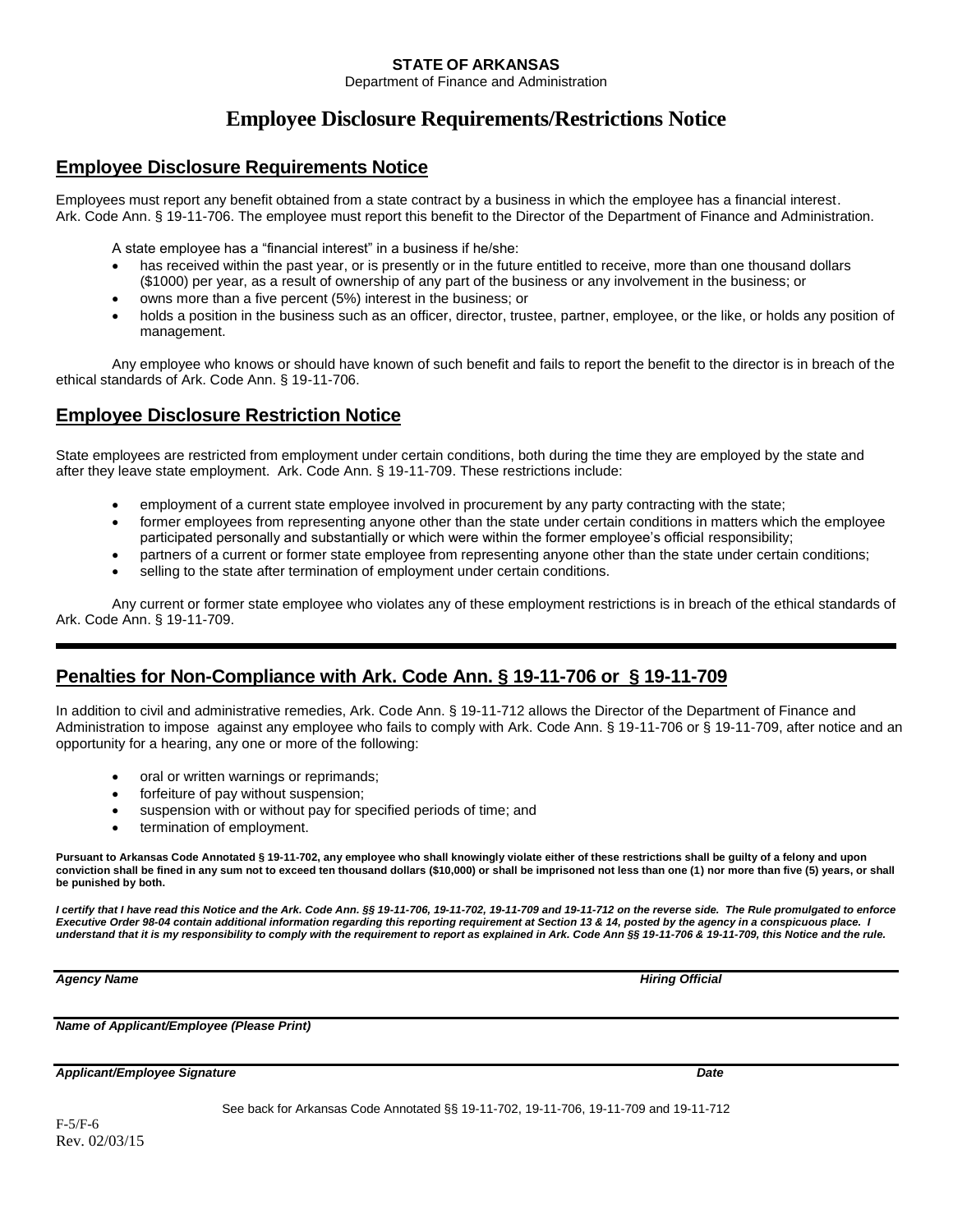#### **EXCERPTS FROM ARKANSAS CODE ANNOTATED §19-11 SUBCHAPTER 7**

#### **19-11-702. Penalties.**

Any employee or nonemployee who shall knowingly violate any of the provisions of this subchapter shall be guilty of a felony and upon conviction shall be fined in any sum not to exceed ten thousand dollars (\$10,000) or shall be imprisoned not less than one (1) nor more than five (5) years, or shall be punished by both.

#### **[19-11-706. Employee disclosure requirements.](file://is-userdata-01/newsdcode/lpext.dll%3ff=FifLink&t=document-frame.htm&l=query&iid=594395f7.6acb40aa.0.0&q=%5bGroup%20)**

- (a) **Disclosure of Benefit Received from Contract.** Any employee who has or obtains any benefit from any state contract with a business in which the employee has a financial interest shall report such benefit to the Director of the Department of Finance and Administration. However, this section shall not apply to a contract with a business where the employee's interest in the business has been placed in a disclosed blind trust.
- (b) **Failure to Disclose Benefit Received.** Any employee who knows or should have known of such benefit and fails to report the benefit to the director is in breach of the ethical standards of this section.

#### **[19-11-709. Restrictions on employment of present and former](file://is-userdata-01/newsdcode/lpext.dll%3ff=FifLink&t=document-frame.htm&l=query&iid=594395f7.6acb40aa.0.0&q=%5bGroup%20)  [employees.](file://is-userdata-01/newsdcode/lpext.dll%3ff=FifLink&t=document-frame.htm&l=query&iid=594395f7.6acb40aa.0.0&q=%5bGroup%20)**

- (a) **Contemporaneous Employment Prohibited.** It shall be a breach of ethical standards for any employee who is involved in procurement to become or be, while such an employee, the employee of any party contracting with the state agency by which the employee is employed.
- (b) **Restrictions on Former Employees in Matters Connected with Their Former Duties.**
	- (1) **Permanent Disqualification of Former Employee Personally Involved in a Particular Matter.** It shall be a breach of ethical standards for any former employee knowingly to act as a principal or as an agent for anyone other than the state in connection with any:
		- (A) Judicial or other proceeding, application, request for a ruling, or other determination;
		- (B) Contract;
		- (C) Claim; or
		- (D) Charge or controversy in which the employee participated personally and substantially through decision, approval, disapproval, recommendation, rendering of advice, investigation, or otherwise while an employee, where the state is a party or has a direct and substantial interest.
	- (2) **One-Year Representation Restriction Regarding Matters for Which a Former Employee Was Officially Responsible.** It shall be a breach of ethical standards for any former employee, within one (1) year after cessation of the former employee's official responsibility in connection with any:
		- (A) Judicial or other proceeding, application, request for a ruling, or other determination;
		- (B) Contract;
		- (C) Claim; or (D) Charge or controversy knowingly to act as a principal or as an agent for anyone other than the state in matters which were within the former employee's official responsibility, where the state is a party or has a direct or substantial interest.

#### (c) **Disqualification of Partners.**

(1) **When Partner Is a State Employee.** It shall be a breach of ethical standards for a person who is a partner of an employee knowingly to act as a principal or as an agent for anyone other than the state in connection with any:

- (A) Judicial or other proceeding, application, request for a ruling, or other determination; (B) Contract;
- (C) Claim; or
- (D) Charge or controversy
- in which the employee either participates personally and substantially through decision, approval, disapproval, recommendation, the rendering of advice, investigation, or otherwise, or which is the subject of the employee's official responsibility, where the state is a party or has a direct and substantial interest.
- (2) **When a Partner Is a Former State Employee.** It shall be a breach of ethical standards for a partner of a former employee knowingly to act as a principal or as an agent for anyone other than the state where such former employee is barred under subsection (b) of this section.
- (d) (1) **Selling to State After Termination of Employment Is Prohibited.** It shall be a breach of ethical standards for any former employee, unless the former employee's last annual salary did not exceed ten thousand five hundred dollars (\$10,500), to engage in selling or attempting to sell commodities or services to the state for one (1) year following the date employment ceased.
	- (2) The term "sell", as used in this subsection, means signing a bid, proposal, or contract; negotiating a contract; contacting any employee for the purpose of obtaining, negotiating, or discussing changes in specifications, price, cost allowances, or other terms of a contract; settling disputes concerning performance of a contract; or any other liaison activity with a view toward the ultimate consummation of a sale although the actual contract therefore is subsequently negotiated by another person.
- (e) (1) This section is not intended to preclude a former employee from accepting employment with private industry solely because his employer is a contractor with this state.
	- (2) This section is not intended to preclude an employee, a former employee, or a partner of an employee or former employee from filing an action as a taxpayer for alleged violations of this subchapter.

#### **[19-11-712. Civil and administrative remedies against employees](file://is-userdata-01/newsdcode/lpext.dll%3ff=FifLink&t=document-frame.htm&l=query&iid=594395f7.6acb40aa.0.0&q=%5bGroup%20)  [who breach ethical standards.](file://is-userdata-01/newsdcode/lpext.dll%3ff=FifLink&t=document-frame.htm&l=query&iid=594395f7.6acb40aa.0.0&q=%5bGroup%20)**

- (a) **Existing Remedies Not Impaired.** Civil and administrative remedies against employees which are in existence on July 1, 1979, shall not be impaired.
- (b) **Supplemental Remedies.** In addition to existing remedies for breach of the ethical standards of this subchapter, or regulations promulgated thereunder, the Director of the Department of Finance and Administration may impose any one (1) or more of the following:
	- (1) Oral or written warnings or reprimands;
	- (2) Forfeiture of pay without suspension;
	- (3) Suspension with or without pay for specified periods of time; &
	- (4) Termination of employment.
- (c) **Right to Recover from Employee Value Received in Breach of Ethical Standards.** The value of anything received by an employee in breach of the ethical standards of this subchapter, or regulations promulgated thereunder, shall be recoverable by the state as provided in § [19-11-714,](file://is-userdata-01/newsdcode/lpext.dll%3ff=FifLink&t=document-frame.htm&l=jump&iid=594395f7.6acb40aa.0.0&nid=18253%23JD_19-11-714) which refers to recovery of value transferred or received in breach of ethical standards.
- (d) **Due Process.** Notice and an opportunity for a hearing shall be provided prior to imposition of any of the remedies set forth in subsection (b) of this section.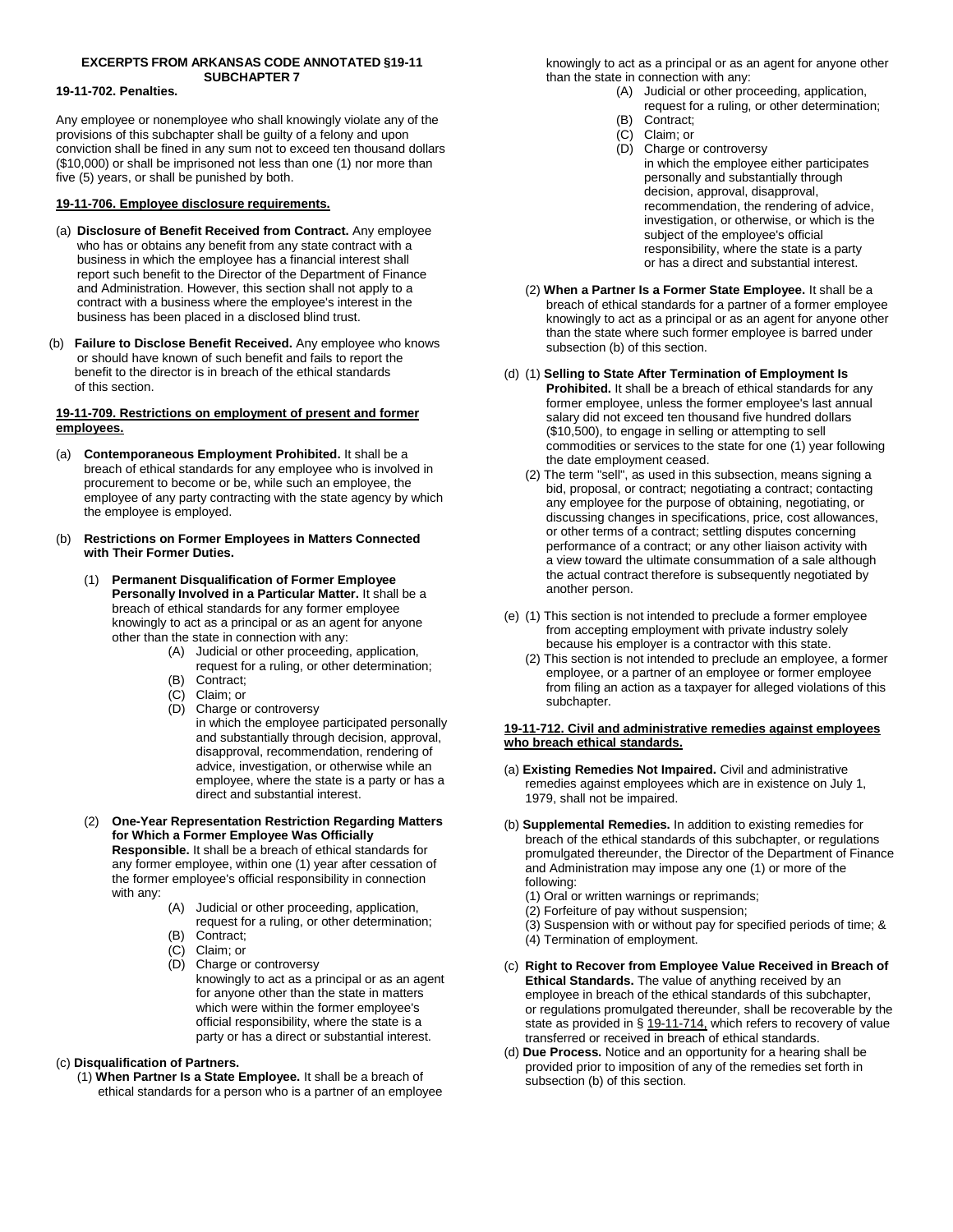### **STATE OF ARKANSAS**

Department of Finance and Administration

## **Employee Disclosure Requirements**

### In Compliance with Governor's Executive Order 98-04 Arkansas Code Annotated § 19-11-706

Pursuant to Arkansas Code Annotated § 19-11-706, employees are required to disclose any benefit received from any state contract. Specifically:

- (a) Any employee who has or obtains any benefit from any state contract with a business in which the employee has a financial interest shall report such benefit to the Director of the Department of Finance and Administration. However, this section shall not apply to a contract with a business where the employee's interest in the business has been placed in a disclosed blind trust.
- (b) Any employee who knows or should have known of such benefit and fails to report the benefit to the director is in breach of the ethical standards of this section.

This employee disclosure shall be made within 30 days after the employee has actual or constructive notice of a benefit received or to be received. Such disclosure shall be made by completing this **Employee Disclosure Requirements** form and forwarding this completed form to:

> **Director** Department of Finance and Administration P. O. Box 3278 Little Rock, AR 72203-3278

Applicant/Employee Name:

Agency Name/Division where employed:

Name of Person/Business involved with State Contract:

Name of Government Body with which the Business has a Contract:

Dollar Amount and Nature of Contract:

Nature and extent of the benefit received or to be received:

Applicant/Employee Signature **Date** Date of the Second Science of the Date Date of the Date of the Date of the Date of the Date of the Date of the Date of the Date of the Date of the Date of the Date of the Date of the Dat

F-7 Rev. 02/03/15